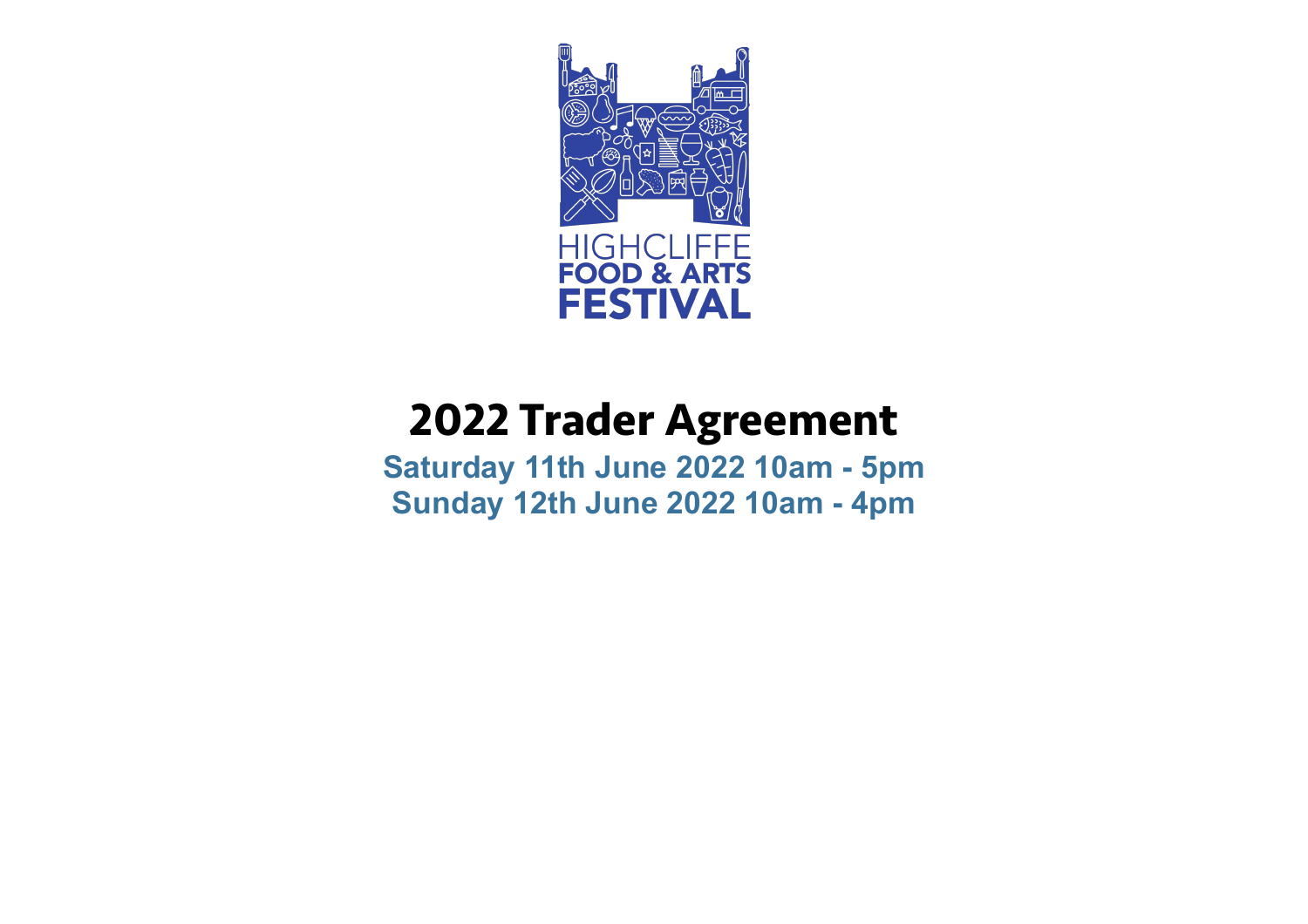

## **APPLICATION CHECKLIST**

All applications must be submitted with the documentation below. If any of the items below are not applicable to you, please say so on your application.

#### **All Traders;**

| Public Liability Insurance (£5m+) | Risk Assessment (complete our generic form if you don't have one) |
|-----------------------------------|-------------------------------------------------------------------|
|-----------------------------------|-------------------------------------------------------------------|

# **Additional information from the following;**

# **Hot Food Sellers/Food for immediate consumption;**

| U | Evidence of Local Authority registration                               | Ω                                | Risk Assessments / Safe systems of work - including;                   |  |
|---|------------------------------------------------------------------------|----------------------------------|------------------------------------------------------------------------|--|
| U | Health & Safety Policy Statement                                       |                                  | Safe use of cooking equipment                                          |  |
| U | <b>Food Handling Certificates</b>                                      |                                  | Towing and siting, packing down, loading and securing                  |  |
| U | Food Hygiene Rating (if applicable)                                    |                                  | <b>COSHH</b>                                                           |  |
| U | Fire Risk Assessments / Safe systems of work - including;              |                                  | Manual Handling                                                        |  |
|   | Safe use of cooking equipment<br>O                                     |                                  | All stands/trailers to be equipped with:                               |  |
|   | Fire Safety inc LPG Safety<br>O                                        |                                  | Serviced fire extinguishers and fire blanket<br>O                      |  |
| O | Hazard Analysis and Critical Control Point (HACCP) System - Including: | Fully stocked first aid kit<br>U |                                                                        |  |
|   | <b>Hazard Analysis</b><br>O                                            |                                  | Separate wash hand basin and utensils sink with hot and cold<br>Ω      |  |
|   | Records of cleaning                                                    |                                  | running water to each, anti bacterial soap and drying facilities       |  |
|   | Temperature checks                                                     |                                  | Adequate storage including refrigeration and frozen food capacity<br>α |  |
|   | Food storage checks                                                    |                                  | operating at 5 degrees C or less and -18 degrees C respectively.       |  |

# **If using electrical equipment or equipment using gas;**

| Electrical Installation - Periodic Inspection Report (if applicable) | <b>D</b> Gas Safety Certificate (if applicable) |
|----------------------------------------------------------------------|-------------------------------------------------|
| $\Box$ Electrical equipment PAT Certificate (if applicable)          |                                                 |

# **Alcohol Sellers**

| Evidence of Local Authority registration (if applicable) | Personal Licence |
|----------------------------------------------------------|------------------|
| Insurance documentation, e.g. Public Liability Insurance |                  |

# **Sellers selling general food products;**

| $\Box$ Evidence of Local Authority registration | $\Box$ Food Handling Certificates |
|-------------------------------------------------|-----------------------------------|
| Health & Safety Policy Statement                | Food Hygiene Rating               |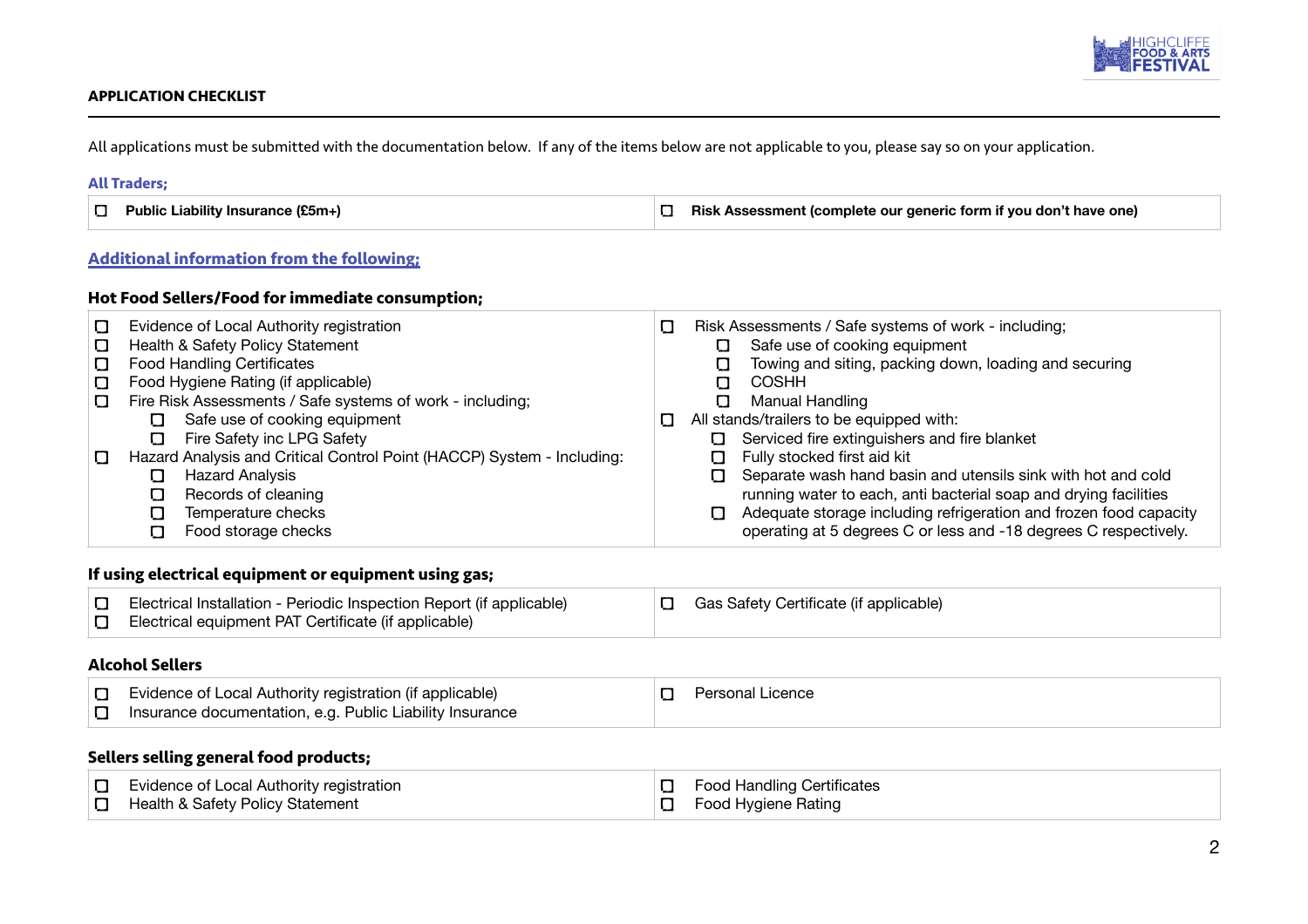

# **Pitch Fees**

|                                                                                       | Standard Pitch (3m x 3m) | Vehicle Pitch (3m x 3m) | Corner Pitch (3m x 3m) | More than 3m                   |
|---------------------------------------------------------------------------------------|--------------------------|-------------------------|------------------------|--------------------------------|
| <b>Street Food/Alcohol for consumption</b><br>on site                                 | £370                     | £420                    | £420                   | Additional frontage per m2 £65 |
| Do you require more than 3m frontage, if so please advise us how much (eg 2m $@E130)$ |                          |                         |                        |                                |

|                                                                                        | Vehicle Pitch (3m x 3m) | Vehicle Pitch (3m x 3m) | Vehicle Pitch (3m x 3m) | More than 3m                   |
|----------------------------------------------------------------------------------------|-------------------------|-------------------------|-------------------------|--------------------------------|
| Produce/alcohol and goods for sale to<br>take home                                     | £200                    | £250                    | £250                    | Additional frontage per m2 £55 |
| Do you require more than 3m frontage, if so please advise us how much (eg 2m $@E110$ ) |                         |                         |                         |                                |

# **Application**

Forms to be returned to; Simon Stewart, 33rd Management Ltd, 23 Granary Hill, Charminster, Dorchester, Dorset, DT2 9SZ, or email to [simon@33rdmanagement.co.uk](mailto:simon@33rdmanagement.co.uk)

# **Payment**

Payment for the event will be invoiced once the application has been approved by the committee. The payment details will be shown on the invoice.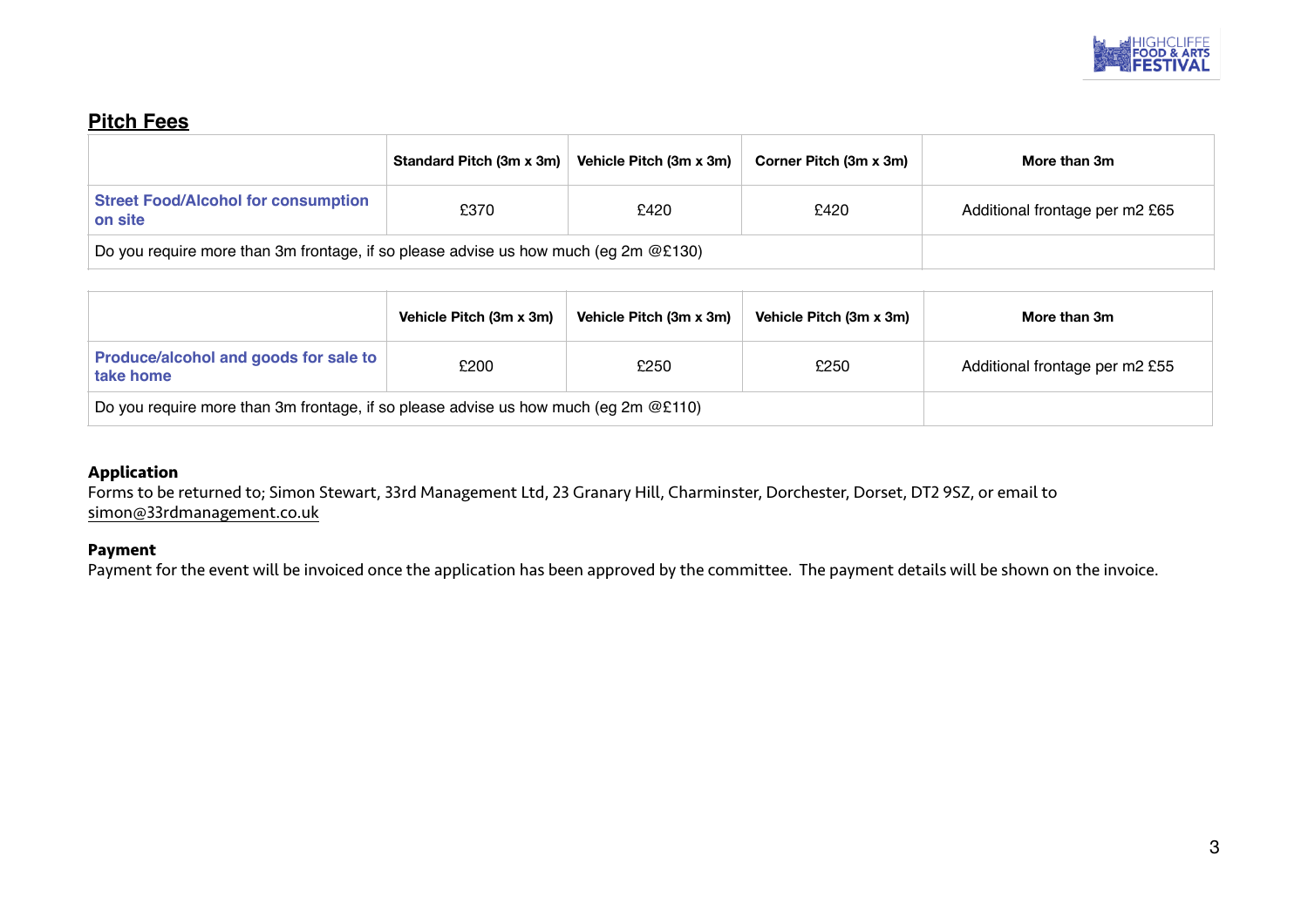

# **COMPANY INFORMATION**

| <b>Application Date</b>        |  |
|--------------------------------|--|
| <b>Company / Trading Name</b>  |  |
| <b>Primary Contact Name</b>    |  |
| <b>Primary Phone Number</b>    |  |
| <b>Email Address</b>           |  |
| <b>Address</b>                 |  |
| Website                        |  |
| <b>Facebook Address</b>        |  |
| <b>Twitter Address</b>         |  |
| <b>Car Registration Number</b> |  |

# **UNIT INFORMATION**

| <b>Product Description</b><br>What would you like to sell? |  |
|------------------------------------------------------------|--|
| Size of Frontage (Metres)                                  |  |
| Size of Depth (Metres)                                     |  |

# **Type of Structure**

| ' Gazebo | Trailer | Vehicle | Other: please state |
|----------|---------|---------|---------------------|
|          |         |         |                     |

| <b>Registered Local</b> |  |
|-------------------------|--|
| <b>Authority</b>        |  |

| <b>Food Hygiene Rating</b> | 4* | 5* | Exempt |
|----------------------------|----|----|--------|
| Date of last inspection    |    |    |        |

# **Which category would you put yourself in?**

| <b>Cheese Products</b>                                          |
|-----------------------------------------------------------------|
| Chilli Products                                                 |
| Alcohol off site sales - Beers, larger, Cider                   |
| Alcohol off site sales - Spirits & Liqueurs, Wines & Champagnes |
| <b>Bar Concession</b>                                           |
| Food To Go Concession                                           |
| Hot/Cold Drink Concession                                       |
| Cakes, Biscuits, Brownies, Patisserie                           |
| Deli Products                                                   |
| Chocolate, Confectionary & Fudge                                |
| Chutneys, Jams, Pickles, Preserves                              |
| Fresh Meat, Fish & Produce                                      |
| Sauces, Condiments, Oils and Vinegars                           |
| Plants & Seeds                                                  |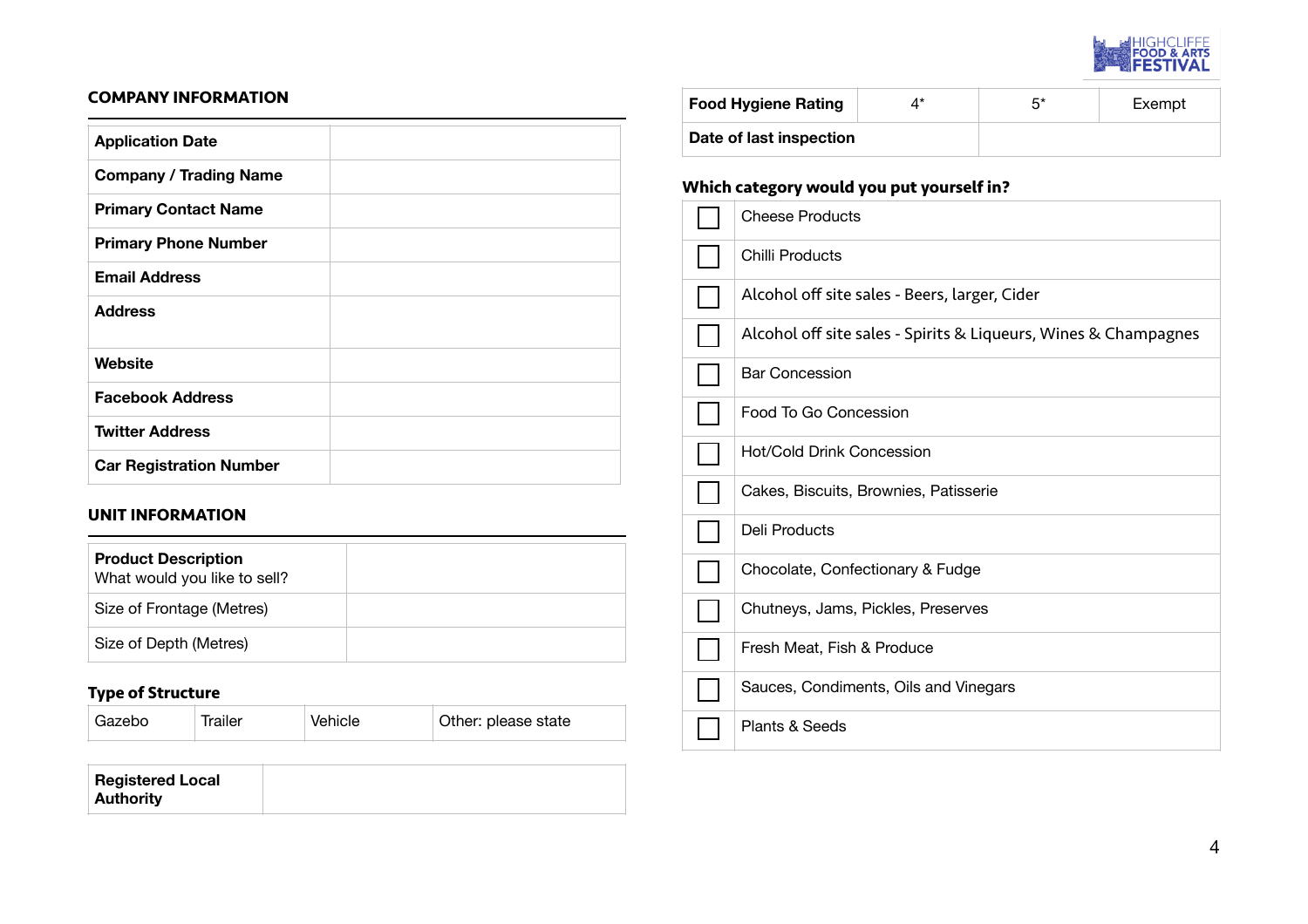

#### *This year, we have a policy to encourage and favour traders who are using Eco-Friendly packaging for retail.*

| Are you using Eco-friendly<br>packaging?                     |                    | Yes                  | Nο            |
|--------------------------------------------------------------|--------------------|----------------------|---------------|
| <b>Preferred Location</b><br>(we cannot guarantee<br>either) | <b>High Street</b> | Recreation<br>Ground | No preference |

# **POWER**

| Would you like to bring a generator?      | Yes | No. |
|-------------------------------------------|-----|-----|
| My generator fits within the space booked | Yes | No  |

# **INCLUDED PAPERWORK**

| Public Liability Insurance £5m                              |  |
|-------------------------------------------------------------|--|
| <b>Risk Assessments</b>                                     |  |
| Fire Risk Assessment - (if using a fuel source)             |  |
| Food Handling Certificate (if applicable)                   |  |
| HACCP Documentation (if applicable)                         |  |
| Current PAT Certificate (if applicable)                     |  |
| Current Gas Safe Certificate (if applicable)                |  |
| Evidence of Registration to Local Authority (if applicable) |  |
| Personal Licence (if applicable)                            |  |
| TEN (if applicable)                                         |  |
| Company Logo (Jpeg or similar) for the website              |  |

# **PITCH FEES (excluding VAT)**

|   | <b>Pitch Fee</b> | <b>Deposit Amount (10%)</b> |
|---|------------------|-----------------------------|
| £ |                  |                             |

# **DECLARATION**

**Any equipment used during the event conforms to Health & Safety Legislation and that any electrical equipment will have a current PAT test certificate/stamp. The business holds Public Liability Insurance to the value of £5m. The business conforms to Food Hygiene (England) Regulations 2013 and has food safety management procedures in place. I agree to sell only the items detailed on this application form.**

**Please indicate your acceptance of these terms and conditions by signing below;**

**Signed:** 2008 2009 2012 2022 2023 2024 2024 2022 2024 2022 2024 2022 2024 2022 2024 2022 2024 2022 2024 2022 2024 2022 2024 2022 2024 2022 2024 2022 2024 2022 2024 2022 2024 2022 2024 2022 2024 2022 2023 2024 2022 2024 20

**Printed:**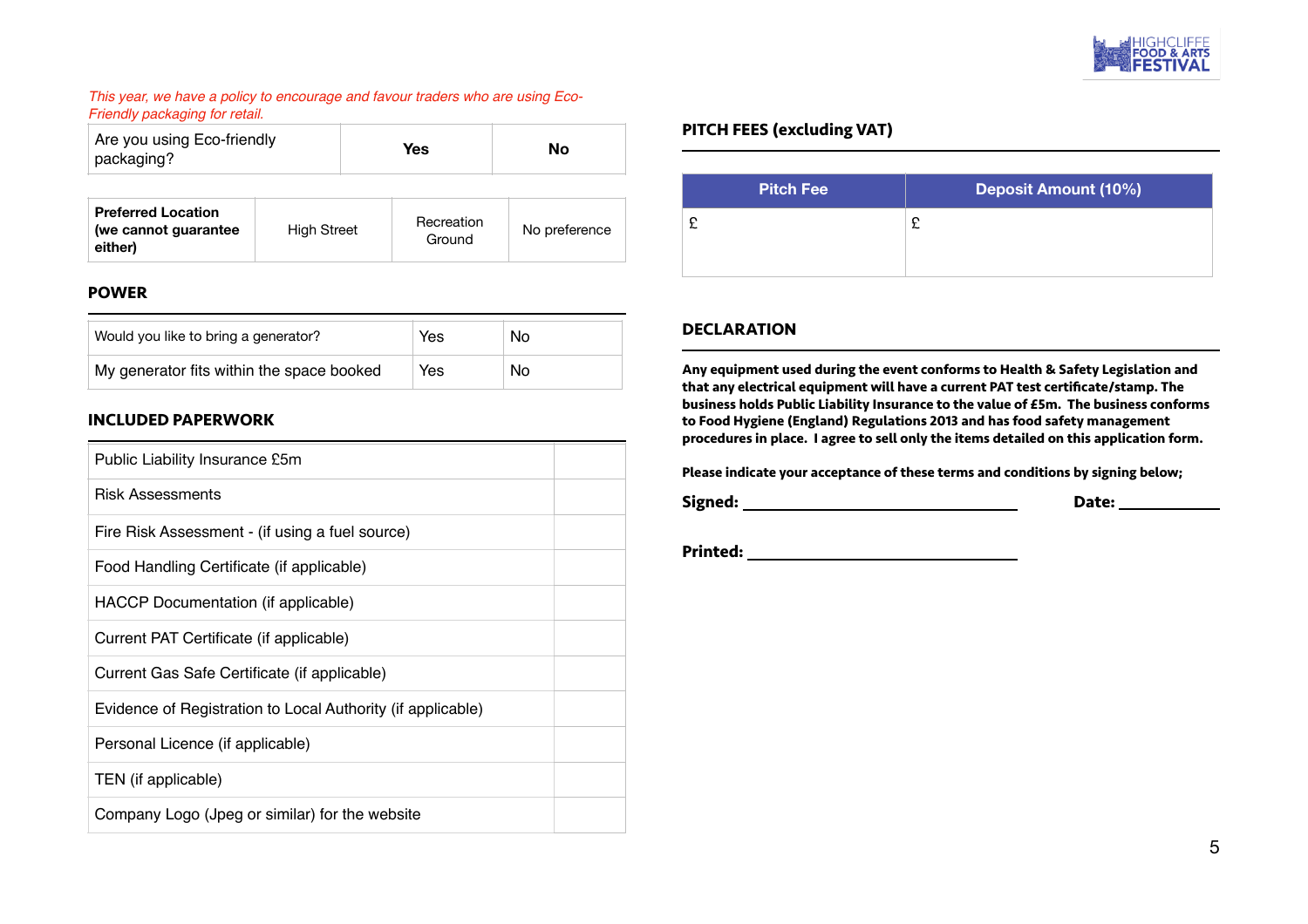

# **BUSINESS PROMOTION**

As part of your stand package, we will include some information about your business on our web site. Please complete a description of your business below which we will import into the relevant section. (Please ensure that there are no mistakes as we will not be checking for errors). If you don't complete this section we will assume you don't wish to appear.

# **Please provide description of your business for inclusion on Festival web site (maximum 100 words)**

# **FOOD HYGIENE & HEALTH AND SAFETY**

Please ensure you have adequate supplies of hot water for washing-up, cleaning surfaces and hand washing. You are reminded that you have a duty to comply with relevant Food Hygiene and Health & Safety Legislation and you should have a copy of the BCP Mobile Food Vendor Guidelines; failure to comply may result in your stall being prevented from trading. For further Information or advice regarding Food Hygiene or Health & Safety please contact the Bournemouth, Christchurch and Poole Council; [environmentalhealth@bcpcouncil.gov.uk;](mailto:environmentalhealth@bcpcouncil.gov.uk) 01202 454957

| Please confirm you have read and | Yes |
|----------------------------------|-----|
| understood this;                 |     |

# **TERMS AND CONDITIONS**

#### 2022 FESTIVAL RULES & CONDITIONS

It is understood that in signing for and purchasing exhibitor space at the Highcliffe Food and Arts Festival that the festival rules will be adhered to. The Highcliffe Food and Arts Festival is being organised by the Highcliffe Food and Arts Festival Ltd (a Community Interest Company), subsequently referred to in these terms and conditions as the Event Organiser.

# **EXHIBITOR APPLICATIONS**

All sections of the booking form must be completed and accompanied by the following:

• Payment of the Fee as stated in the application form by bank transfer within seven days of confirmation of

booking

- A copy of the exhibitor's risk assessment or method statement
- A copy of the exhibitor's public liability insurance for a minimum of £5m
- A photograph of the exhibitor's trade stand
- A full menu for fast food traders

Failure to do so will result in the booking form being returned to the Exhibitor. The Event Organiser reserve the right to refuse or withdraw any booking at its absolute discretion, in which case, payment will be refunded to the exhibitor. If the Exhibitor cancels the booking there will be a non-refundable cancellation fee of £100. If a booking is cancelled after the 30 April 2022 the entire booking fee remains payable. This may be remitted in whole or in part at the discretion of the Event Organiser.

# **EXHIBITOR TRADING RULES**

1. The exhibitor must sell food and drink related products and be Local Authority registered if applicable.

2. Exhibitors will be required to enter into a formal licence with the Event Organiser prior to the Event and to

comply with its terms and conditions throughout the Festival.

3. All stalls including tow bars must fit within the space booked.

4. Exhibitors must trade or have a presence at their stall for the whole of each trading day. The Festival will

close at 17.00 on Saturday 11 June and 16.00 on Sunday 12 June 2022 and all stalls must be completely broken down and removed by 19.00. Vehicles will only be allowed on site after 17.00 (Saturday) and 16.00 (Sunday)

5. All vehicles must be off-site by 9.30am on each day unless the Event Organisers have granted permission for them to remain on site and parked in

a dedicated Traders' Car Park displaying a valid Festival parking permit.

6. Stalls must be manned, stocked and ready to trade by 09.45 on Saturday 11 and Sunday 12 June 2022.

7. All food and drink traders must have adequate supplies of hot water for washing-up, cleaning surfaces and

hand-washing and must comply with relevant Food Hygiene and Health and Safety Legislation; failure to

comply may result in your stand being prevented from trading.

8. The exhibitor is responsible for the clearance of all waste generated by their stall and must remove all rubbish (including oils and grey water) from the site at the end of each trading day. General rubbish including paper and